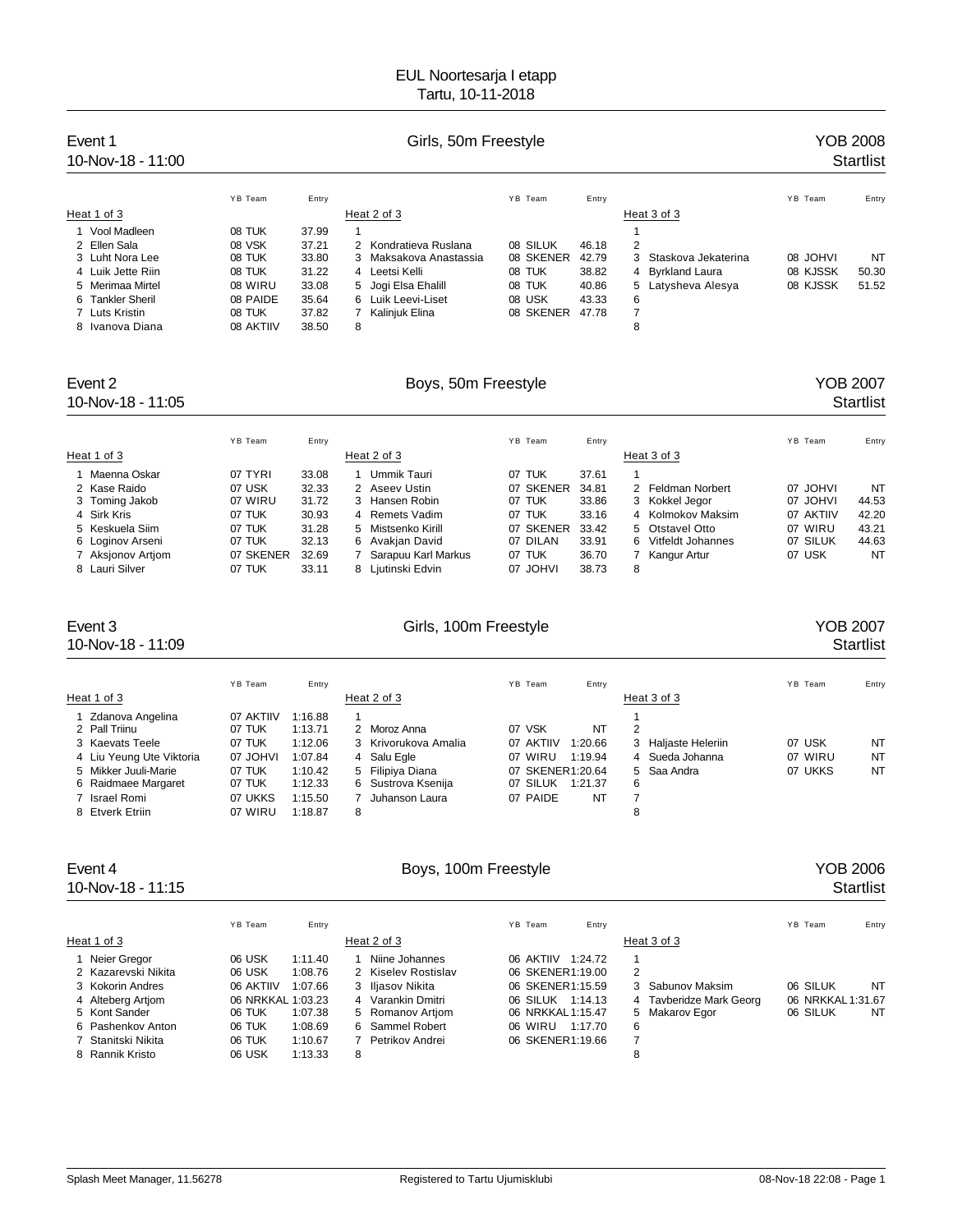| Event 5<br>10-Nov-18 - 11:22 | Girls, 100m Freestyle |         |   |                      |          |         |   |                       |         | YOB 2006<br><b>Startlist</b> |           |
|------------------------------|-----------------------|---------|---|----------------------|----------|---------|---|-----------------------|---------|------------------------------|-----------|
|                              | YB Team               | Entry   |   |                      | YB Team  | Entry   |   |                       | YB Team |                              | Entry     |
| Heat 1 of 3                  |                       |         |   | Heat 2 of 3          |          |         |   | Heat 3 of 3           |         |                              |           |
| <b>Tammiste Greete</b>       | 06 TUK                | 1:11.62 |   |                      |          |         |   |                       |         |                              |           |
| 2 Haljasorg Reesi-Mari       | 06 TUK                | 1:10.95 | 2 | Berezina Zlata       | 06 KJSSK | 1:44.00 | 2 |                       |         |                              |           |
| 3 Kuzmina Uljana             | 06 DILAN              | 1:09.38 |   | 3 Veider Karolin     | 06 TUK   | 1:18.85 | 3 | Joemets Helena        |         | 06 WIRU                      | NT        |
| 4 Tihhonova Nikol            | 06 SILUK              | 1:05.69 |   | 4 Vaerk Freia        | 06 USK   | 1:15.39 |   | 4 Gruzdeva Jekaterina |         | 06 SILUK                     | <b>NT</b> |
| 5 Kuebar Johanna             | 06 TUK                | 1:05.98 |   | 5 Randmaa Marleene   | 06 PAIDE | 1:16.55 |   | 5 Maennik Melany      |         | 06 WIRU                      | <b>NT</b> |
| 6 Olesk Kaisa                | 06 TUK                | 1:10.06 |   | 6 Bezko Liina        | 06 KJSSK | 1:38.00 | 6 |                       |         |                              |           |
| Teder Anette                 | 06 TUK                | 1:10.96 |   | Rudnik Viktoria      | 06 VSK   | NT      |   |                       |         |                              |           |
| 8 Veevo Rica                 | 06 TUK                | 1:13.86 | 8 |                      |          |         | 8 |                       |         |                              |           |
| Event 6                      |                       |         |   | Boys, 100m Freestyle |          |         |   |                       |         |                              | YOB 2005  |

### 10-Nov-18 - 11:29 Startlist

|                         | YB Team           | Entry   |   |                         | YB Team          | Entry   |   |                      | YB Team  | Entry   |
|-------------------------|-------------------|---------|---|-------------------------|------------------|---------|---|----------------------|----------|---------|
| Heat 1 of 3             |                   |         |   | Heat 2 of 3             |                  |         |   | Heat 3 of 3          |          |         |
| 1 Vool Mattias          | 05 TUK            | 1:08.81 |   | Kiho Gerd Jesper        | 05 TUK           | 1:15.55 |   |                      |          |         |
| 2 Arold Kaspar          | 05 USK            | 1:07.11 |   | 2 Baranovski Vjatseslav | 05 DILAN         | 1:12.50 | 2 |                      |          |         |
| 3 Soorm Aleksandr       | 05 TUK            | 1:02.89 |   | 3 Rohtla Hendrik        | 05 PAIDE         | 1:11.63 |   | 3 Savitski Aleksandr | 05 JOHVI | 1:26.78 |
| 4 Pent Mihkel           | 05 USK            | 1:00.41 |   | 4 Sterlikov Deniss      | 05 JOHVI         | 1:09.57 |   | 4 Roots Oskar        | 05 TUK   | 1:19.60 |
| 5 Sergejev Nikita       | 05 SKENER 1:02.59 |         |   | 5 Sander Robert         | 05 USK           | 1:11.47 |   | 5 Suvalov Semjon     | 05 SILUK | 1:21.25 |
| 6 Koltsov Vladislav     | 05 SKENER 1:03.51 |         |   | 6 Sergejev Arseni       | 05 SKENER1:12.21 |         | 6 |                      |          |         |
| 7 Reimand Hannes Villem | 05 USK            | 1:08.47 |   | Juergenson Andreas      | 05 TUK           | 1:14.09 |   |                      |          |         |
| 8 Prans Sten-Artti      | 05 TUK            | 1:09.28 | 8 |                         |                  |         | 8 |                      |          |         |

10-Nov-18 - 11:35 Startlist

| Event 7 | Girls, 100m Freestyle | <b>YOB 2005</b> |
|---------|-----------------------|-----------------|
|         |                       |                 |

|                                       | YB Team            | Entry              |        |                                            | YB Team             | Entry              | YB Team | Entry |
|---------------------------------------|--------------------|--------------------|--------|--------------------------------------------|---------------------|--------------------|---------|-------|
| Heat 1 of 2                           |                    |                    |        | Heat 2 of 2                                |                     |                    |         |       |
| 1 Maling Helena<br>2 Villems Mariette | 05 UKKS<br>05 USK  | 1:09.97<br>1:06.22 | 2      |                                            |                     |                    |         |       |
| 3 Sokk Laura                          | 05 TUK             | 1:03.97            |        | 3 Mitt Karolina                            | 05 WIRU             | NT                 |         |       |
| 4 Kuebar Kirke<br>5 Tokovenko Lisett  | 05 TUK<br>05 USK   | 1:00.95<br>1:02.20 |        | 4 Sokk Laura Eliise<br>5 Kurmakajeva Alina | 05 WIRU<br>05 JOHVI | 1:33.09<br>1:39.13 |         |       |
| 6 Kadak Karoliina                     | 05 TUK             | 1:05.87            |        | 6 Klopp Rosabel                            | 05 WIRU             | NT                 |         |       |
| 7 Taenna Sandra<br>8 Luneva Natalja   | 05 USK<br>05 DILAN | 1:08.30<br>1:29.22 | 7<br>8 |                                            |                     |                    |         |       |
|                                       |                    |                    |        |                                            |                     |                    |         |       |

### Event 8 **Boys, 100m Freestyle** Boys, 100m Freestyle **Reserves** 2004

10-Nov-18 - 11:40 Startlist

| e |  |  |  |
|---|--|--|--|
|   |  |  |  |
|   |  |  |  |
|   |  |  |  |

| YOB 2004 |           |  |
|----------|-----------|--|
|          | Startlist |  |

|                                                                                                                                             | YB Team<br>Entry                                                                                                                                       |                                                                  | YB Team                    | Entry                    | YB Team | Entry |
|---------------------------------------------------------------------------------------------------------------------------------------------|--------------------------------------------------------------------------------------------------------------------------------------------------------|------------------------------------------------------------------|----------------------------|--------------------------|---------|-------|
| Heat 1 of 2                                                                                                                                 |                                                                                                                                                        | Heat 2 of 2                                                      |                            |                          |         |       |
| 1 Fedotenkov Maksim<br>2 Velmar Denis<br>3 Lobossok Maksim<br>4 Lasimer Artur<br>5 Milk Karl Mattias<br>6 Tischler Raigo<br>7 Krylov Matvei | 04 NRKKAL 1:03.73<br>04 AKTIIV<br>1:01.55<br>04 AKTIIV<br>57.67<br>04 SKENER<br>55.89<br>04 USK<br>56.50<br>04 PAIDE<br>1:01.04<br>04 SILUK<br>1:02.38 | 1<br>2<br>3 Aavik Sander<br>4 Rootsma Ats<br>5 Golub Kirill<br>6 | 04 USK<br>04 USK<br>04 VSK | NT<br>1:07.89<br>1:19.06 |         |       |
| 8 Latopov Ratmir                                                                                                                            | 04 AKTIIV<br>1:06.44                                                                                                                                   | 8                                                                |                            |                          |         |       |

### 11:44 Medal ceremony No. 1. Girls, 50m Freestyle 11:45 Medal ceremony No. 2. Boys, 50m Freestyle 11:46 Medal ceremony No. 3. Girls, 100m Freestyle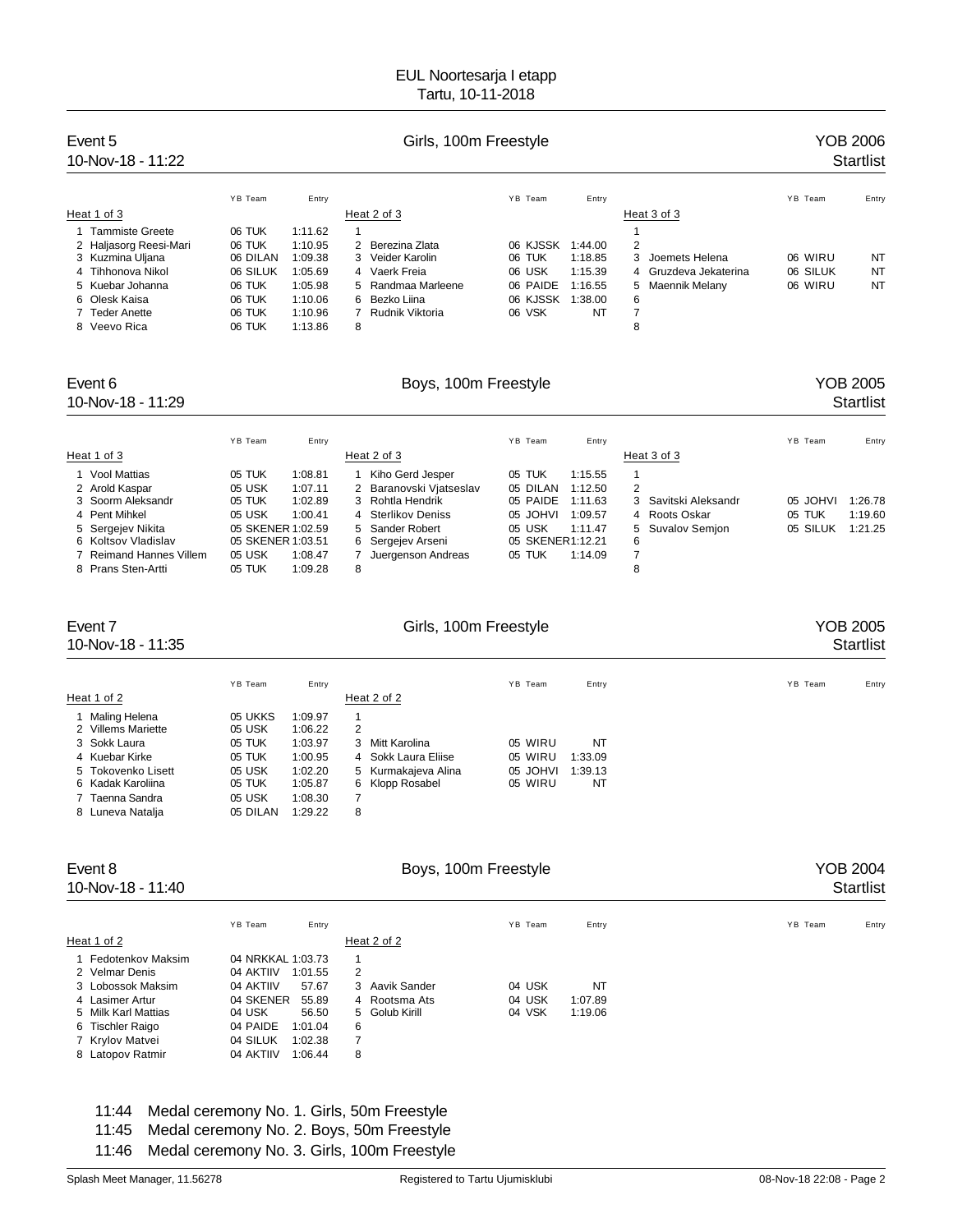11:47 Medal ceremony No. 4. Boys, 100m Freestyle 11:48 Medal ceremony No. 5. Girls, 100m Freestyle 11:49 Medal ceremony No. 6. Boys, 100m Freestyle 11:50 Medal ceremony No. 7. Girls, 100m Freestyle 11:51 Medal ceremony No. 8. Boys, 100m Freestyle

| Event 9<br>10-Nov-18 - 11:52                                                            |                                            | <b>YOB 2008</b><br><b>Startlist</b> |                                                            |                             |                         |                                     |
|-----------------------------------------------------------------------------------------|--------------------------------------------|-------------------------------------|------------------------------------------------------------|-----------------------------|-------------------------|-------------------------------------|
| Heat 1 of 2<br>2 Jogi Elsa Ehalill<br>3 Zaidentsal Alessandra<br>4 Tsistjakova Veronika | YB Team<br>08 TUK<br>08 DILAN<br>08 AKTIIV | Entry<br>49.63<br>44.31<br>43.21    | Heat 2 of 2<br>2<br>Uudekuell Emili<br>3<br>4 Annus Isabel | YB Team<br>08 USK<br>08 USK | Entry<br>55.48<br>51.48 | YB Team<br>Entry                    |
| 5 Merimaa Mirtel<br>6 Tankler Sheril<br>7 Ellen Sala<br>8                               | 08 WIRU<br>08 PAIDE<br>08 VSK              | 44.07<br>47.38<br>51.22             | Kondratieva Ruslana<br>5.<br>6<br>7<br>8                   | 08 SILUK                    | 54.97                   |                                     |
| Event 10<br>10-Nov-18 - 11:55                                                           |                                            |                                     | Boys, 50m Breaststroke                                     |                             |                         | <b>YOB 2007</b><br><b>Startlist</b> |
|                                                                                         | YB Team                                    | Entry                               |                                                            | YB Team                     | Entry                   | YB Team<br>Entry                    |

| Heat 1 of 2           |           |       | Heat 2 of 2          |           |       |  |
|-----------------------|-----------|-------|----------------------|-----------|-------|--|
| 1 Kanevski Dmitri     | 07 SKENER | 45.63 |                      |           |       |  |
| 2 Roots Robin         | 07 TUK    | 45.14 | 2 Otstavel Otto      | 07 WIRU   | 54.78 |  |
| 3 Zabalkanski Mihhail | 07 AKTIIV | 43.09 | 3 Aleksanderson Erik | 07 TUK    | 48.85 |  |
| 4 Jermakov Ivan       | 07 AKTIIV | 40.67 | 4 Kangur Artur       | 07 USK    | 47.15 |  |
| 5 Hansen Robin        | 07 TUK    | 41.68 | 5 Kolmokov Maksim    | 07 AKTIIV | 48.53 |  |
| 6 Kase Raido          | 07 USK    | 44.36 | 6 Aavik Konrad       | 07 TUK    | 51.24 |  |
| 7 Lomonossov Ivan     | 07 SKENER | 45.43 | Feldman Norbert      | 07 JOHVI  | NT    |  |
| 8 Jakovlev Aleksandr  | 07 AKTIIV | 46.96 | 8                    |           |       |  |

| Event 11<br>10-Nov-18 - 11:59 |                   |         | <b>YOB 2007</b><br><b>Startlist</b> |                  |
|-------------------------------|-------------------|---------|-------------------------------------|------------------|
|                               | YB Team           | Entry   | YB Team<br>Entry                    | YB Team<br>Entry |
| Heat 1 of 1                   |                   |         |                                     |                  |
|                               |                   |         |                                     |                  |
| 2 Veede Helen                 | 07 USK            | NT      |                                     |                  |
| 3 Juhanson Laura              | 07 PAIDE          | 1:43.31 |                                     |                  |
| 4 Krylova Jana                | 07 SILUK          | 1:30.61 |                                     |                  |
| 5 Kikas Luisa Miia            | 07 TUK            | 1:32.26 |                                     |                  |
| 6 Filipiya Diana              | 07 SKENER 1:48.37 |         |                                     |                  |

8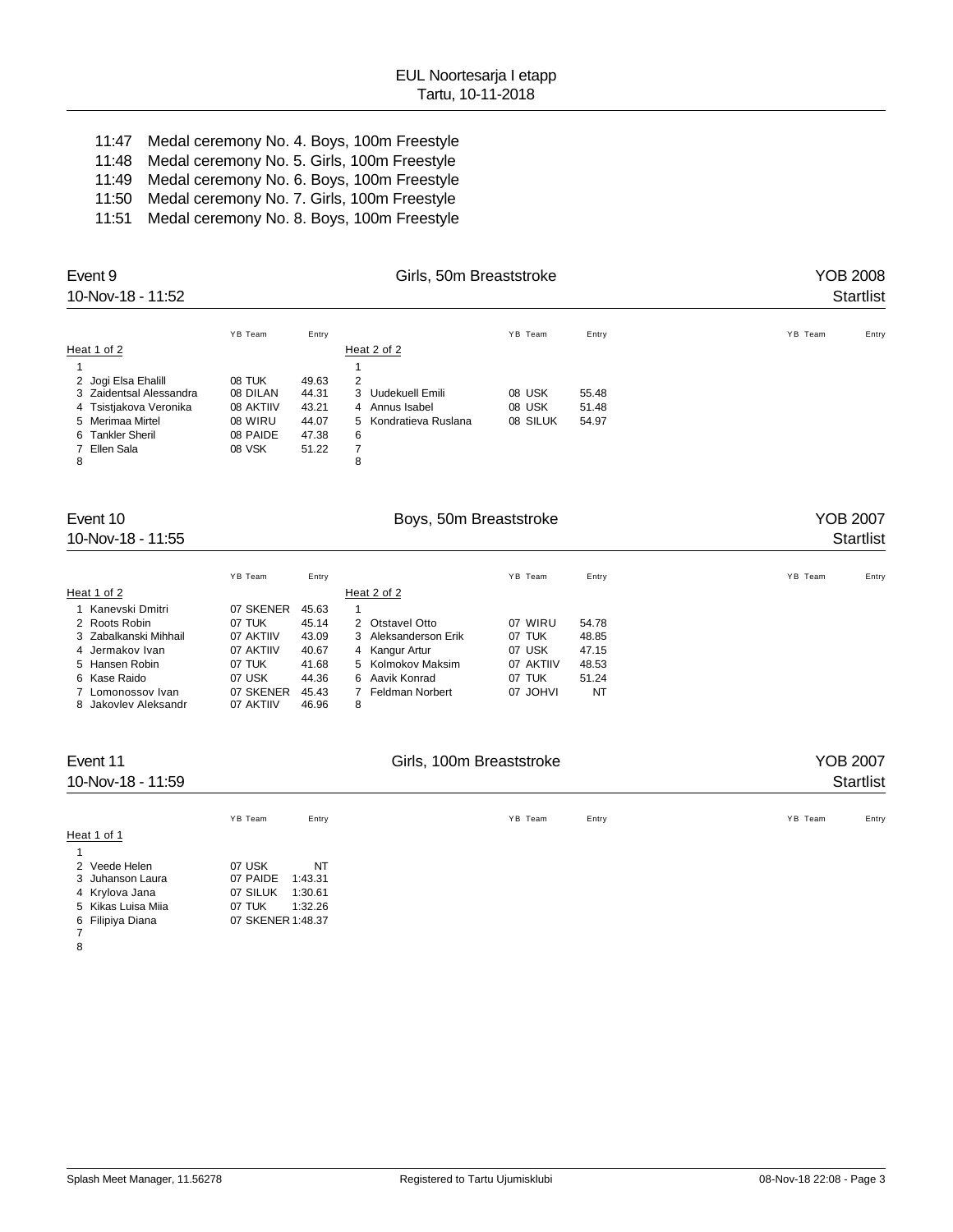| Event 12<br>10-Nov-18 - 12:01 |                   |         | YOB 2006<br><b>Startlist</b> |           |         |         |       |
|-------------------------------|-------------------|---------|------------------------------|-----------|---------|---------|-------|
|                               | YB Team           | Entry   |                              | YB Team   | Entry   | YB Team | Entry |
| Heat 1 of 2                   |                   |         | Heat 2 of 2                  |           |         |         |       |
| 1 Mihnukevics Daniel          | 06 SKENER 1:32.62 |         | 1                            |           |         |         |       |
| 2 Nagovitsin Martin           | 06 SILUK          | 1:29.52 | 2                            |           |         |         |       |
| 3 Turilov Mark                | 06 AKTIIV         | 1:27.83 | 3 Niine Johannes             | 06 AKTIIV | 1:47.10 |         |       |
| 4 Kazarevski Nikita           | 06 USK            | 1:26.30 | 4 Soosar Rainer              | 06 AKTIIV | 1:44.34 |         |       |
| 5 Milk Martti                 | 06 USK            | 1:27.54 | 5 Sammel Robert              | 06 WIRU   | 1:45.10 |         |       |
| 6 Soosaar Andreas             | 06 USK            | 1:28.23 | 6                            |           |         |         |       |
| 7 Kiselev Rostislav           | 06 SKENER 1:31.12 |         | 7                            |           |         |         |       |
| 8 Maksimov Pavel              | 06 SILUK          | 1:35.28 | 8                            |           |         |         |       |

| Event 13<br>10-Nov-18 - 12:07 |          |         | <b>YOB 2006</b><br><b>Startlist</b> |       |                  |
|-------------------------------|----------|---------|-------------------------------------|-------|------------------|
|                               | YB Team  | Entry   | YB Team                             | Entry | YB Team<br>Entry |
| Heat 1 of 1                   |          |         |                                     |       |                  |
|                               |          |         |                                     |       |                  |
| 2 Rudnik Viktoria             | 06 VSK   | 1:51.83 |                                     |       |                  |
| 3 Haaviste Maribel            | 06 TUK   | 1:31.09 |                                     |       |                  |
| 4 Jefimova Eneli              | 06 SILUK | 1:12.39 |                                     |       |                  |
| 5 Tsaero Grete                | 06 USK   | 1:26.71 |                                     |       |                  |
| 6 Berezina Zlata              | 06 KJSSK | 1:38.00 |                                     |       |                  |
| 7 Veevo Rica                  | 06 TUK   | NT      |                                     |       |                  |
| 8                             |          |         |                                     |       |                  |

| Event 14<br>10-Nov-18 - 12:09 |                   |         | <b>YOB 2005</b><br><b>Startlist</b> |       |                  |
|-------------------------------|-------------------|---------|-------------------------------------|-------|------------------|
|                               | YB Team           | Entry   | YB Team                             | Entry | YB Team<br>Entry |
| Heat 1 of 1                   |                   |         |                                     |       |                  |
| Kuznetsov Maksim              | 05 AKTIIV         | 1:43.39 |                                     |       |                  |
| 2 Baranovski Vjatseslav       | 05 DILAN          | 1:31.44 |                                     |       |                  |
| 3 Boisen Rasmus               | 05 USK            | 1:29.37 |                                     |       |                  |
| 4 Sterlikov Deniss            | 05 JOHVI          | 1:20.49 |                                     |       |                  |
| 5 Koltsov Vladislav           | 05 SKENER 1:22.06 |         |                                     |       |                  |
| 6 Nikitin Bogdan              | 05 SKENER 1:29.75 |         |                                     |       |                  |
| 7 Sander Robert               | 05 USK            | 1:39.10 |                                     |       |                  |
| 8                             |                   |         |                                     |       |                  |
|                               |                   |         |                                     |       |                  |
| Fyent 15                      |                   |         | Girls, 100m Breaststroke            |       | YOB 2005         |

| EVUIL IJ<br>10-Nov-18 - 12:12 |           |         | טטא כוט ו<br>Startlist |       |                  |
|-------------------------------|-----------|---------|------------------------|-------|------------------|
|                               | YB Team   | Entry   | YB Team                | Entry | YB Team<br>Entry |
| Heat 1 of 1                   |           |         |                        |       |                  |
| 1 Sokk Laura Eliise           | 05 WIRU   | 1:48.40 |                        |       |                  |
| 2 Kurmakajeva Alina           | 05 JOHVI  | 1:39.58 |                        |       |                  |
| 3 Mogilainen Maria            | 05 AKTIIV | 1:25.97 |                        |       |                  |
| 4 Tokovenko Lisett            | 05 USK    | 1:19.89 |                        |       |                  |
| 5 Villems Mariette            | 05 USK    | 1:23.71 |                        |       |                  |
| 6 Kaljur Hannah               | 05 USK    | 1:31.29 |                        |       |                  |
| 7 Mitt Karolina               | 05 WIRU   | 1:42.52 |                        |       |                  |
| 8 Luneva Natalia              | 05 DILAN  | 1:55.41 |                        |       |                  |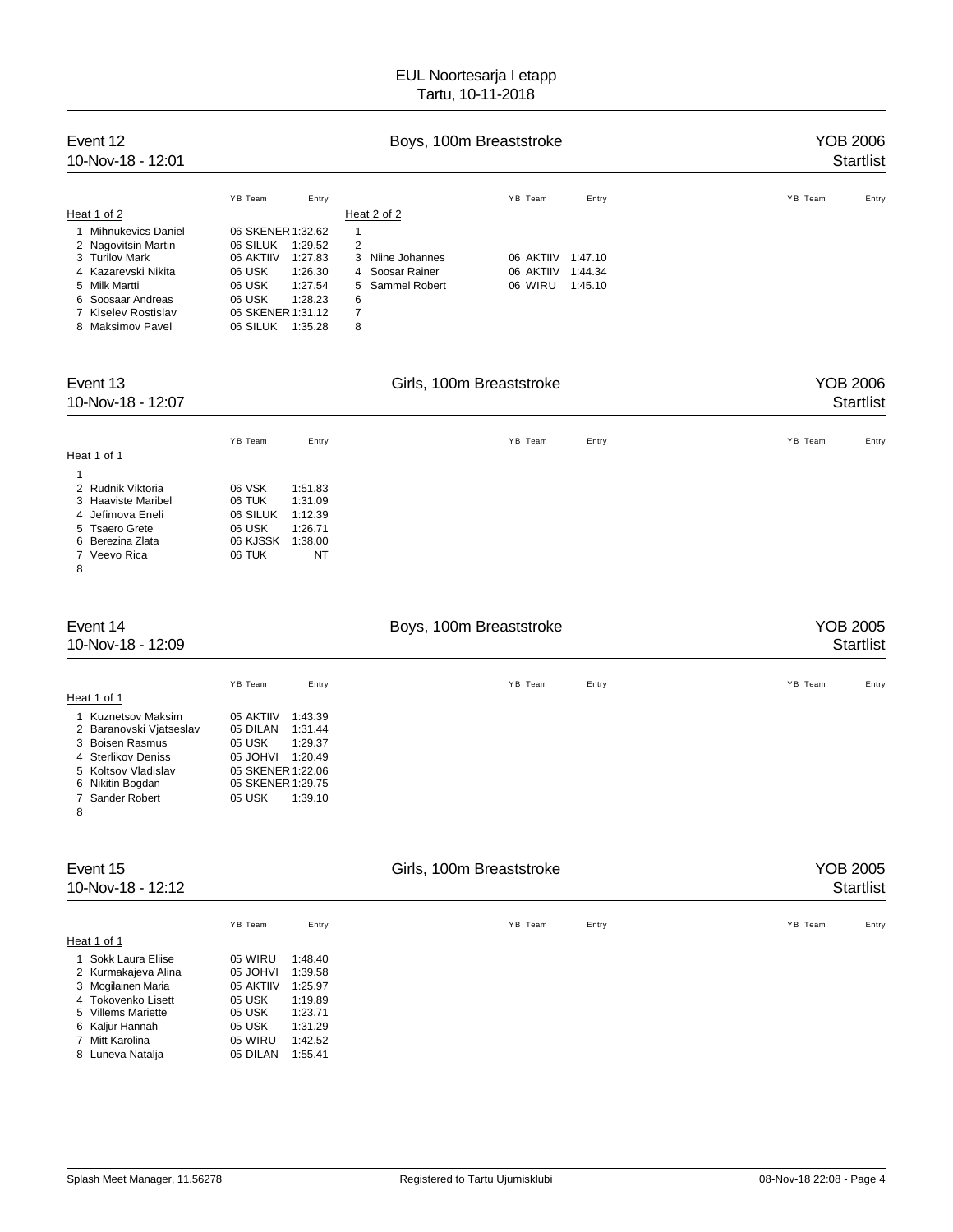| Event 16<br>10-Nov-18 - 12:15                                                                                                         |                               | Boys, 100m Breaststroke                                                                                                                                                                                                                                                                                  | YOB 2004<br>Startlist |       |                  |
|---------------------------------------------------------------------------------------------------------------------------------------|-------------------------------|----------------------------------------------------------------------------------------------------------------------------------------------------------------------------------------------------------------------------------------------------------------------------------------------------------|-----------------------|-------|------------------|
|                                                                                                                                       | YB Team                       | Entry                                                                                                                                                                                                                                                                                                    | YB Team               | Entry | YB Team<br>Entry |
| Heat 1 of 1<br>2 Malosev Jegor<br>3 Krylov Matvei<br>4 Kaalik Artjom<br>5 Aavik Sander<br>Ipolitov Alexander<br>6<br>Rootsma Ats<br>8 | 04 USK<br>04 AKTIIV<br>04 USK | 04 SKENER 1:23.18<br>04 SILUK 1:20.91<br>04 SKENER 1:12.09<br>1:13.89<br>1:20.99<br>1:26.53                                                                                                                                                                                                              |                       |       |                  |
| 12:17<br>12:18<br>12:19<br>12:20<br>12:21<br>12:22                                                                                    |                               | Medal ceremony No. 9. Girls, 50m Breaststroke<br>Medal ceremony No. 10. Boys, 50m Breaststroke<br>Medal ceremony No. 11. Girls, 100m Breaststroke<br>Medal ceremony No. 12. Boys, 100m Breaststroke<br>Medal ceremony No. 13. Girls, 100m Breaststroke<br>Medal ceremony No. 14. Boys, 100m Breaststroke |                       |       |                  |

|  |  | 12:23 Medal ceremony No. 15. Girls, 100m Breaststroke |
|--|--|-------------------------------------------------------|
|  |  |                                                       |

| 12:24 Medal ceremony No. 16. Boys, 100m Breaststroke |  |  |
|------------------------------------------------------|--|--|
|                                                      |  |  |

| Event 17<br>10-Nov-18 - 12:25 |                 | Girls, 50m Backstroke |   |                        |           |           |       | YOB 2008<br><b>Startlist</b> |  |       |
|-------------------------------|-----------------|-----------------------|---|------------------------|-----------|-----------|-------|------------------------------|--|-------|
|                               | YB Team         | Entry                 |   |                        | YB Team   |           | Entry | YB Team                      |  | Entry |
| Heat 1 of 2                   |                 |                       |   | Heat 2 of 2            |           |           |       |                              |  |       |
| 1 Staskova Jekaterina         | IVHOL 80        | 43.72                 | 1 |                        |           |           |       |                              |  |       |
| 2 Ivanova Diana               | 08 AKTIIV       | 42.92                 |   | 2 Uudekuell Emili      | 08 USK    |           | NT    |                              |  |       |
| 3 Zaidentsal Alessandra       | 08 DILAN        | 41.54                 |   | 3 Maksakova Anastassia | 08 SKENER |           | 48.79 |                              |  |       |
| 4 Luik Jette Riin             | 08 TUK          | 37.12                 |   | 4 Leetsi Kelli         | 08 TUK    |           | 47.03 |                              |  |       |
| 5 Luht Nora Lee               | 08 TUK          | 39.77                 |   | 5 Kalinjuk Elina       |           | 08 SKENER | 48.79 |                              |  |       |
| 6 Sterlikova Maria            | <b>IVHOL 80</b> | 41.92                 |   | 6 Luik Leevi-Liset     | 08 USK    |           | NT    |                              |  |       |
| 7 Luts Kristin                | 08 TUK          | 43.57                 | 7 |                        |           |           |       |                              |  |       |
| 8 Vool Madleen                | 08 TUK          | 45.03                 | 8 |                        |           |           |       |                              |  |       |

| Event 18<br>10-Nov-18 - 12:29       |                     |                |                       | YOB 2007<br><b>Startlist</b> |       |         |       |
|-------------------------------------|---------------------|----------------|-----------------------|------------------------------|-------|---------|-------|
|                                     | YB Team             | Entry          |                       | YB Team                      | Entry | YB Team | Entry |
| Heat 1 of 2                         |                     |                | Heat 2 of 2           |                              |       |         |       |
| 1 Avakjan David                     | 07 DILAN            | 39.35          | $\overline{1}$        |                              |       |         |       |
| 2 Sirk Kris                         | 07 TUK              | 37.55          | 2 Jakovlev Aleksandr  | 07 AKTIIV                    | 46.98 |         |       |
| 3 Jermakov Ivan                     | 07 AKTIIV           | 35.50          | 3 Aleksanderson Erik  | 07 TUK                       | 46.47 |         |       |
| 4 Aksjonov Artjom                   | 07 SKENER           | 35.36          | 4 Ivanov Dmitri       | 07 AKTIIV                    | 41.32 |         |       |
| 5 Keskuela Siim                     | 07 TUK              | 35.43          | 5 Sarapuu Karl Markus | 07 TUK                       | 44.66 |         |       |
| 6 Toming Jakob                      | 07 WIRU             | 37.51          | 6 Vitfeldt Johannes   | 07 SILUK                     | 46.55 |         |       |
| 7 Lomonossov Ivan<br>8 Remets Vadim | 07 SKENER<br>07 TUK | 38.62<br>40.08 | Laagus Clemet<br>8    | 07 USK                       | 48.44 |         |       |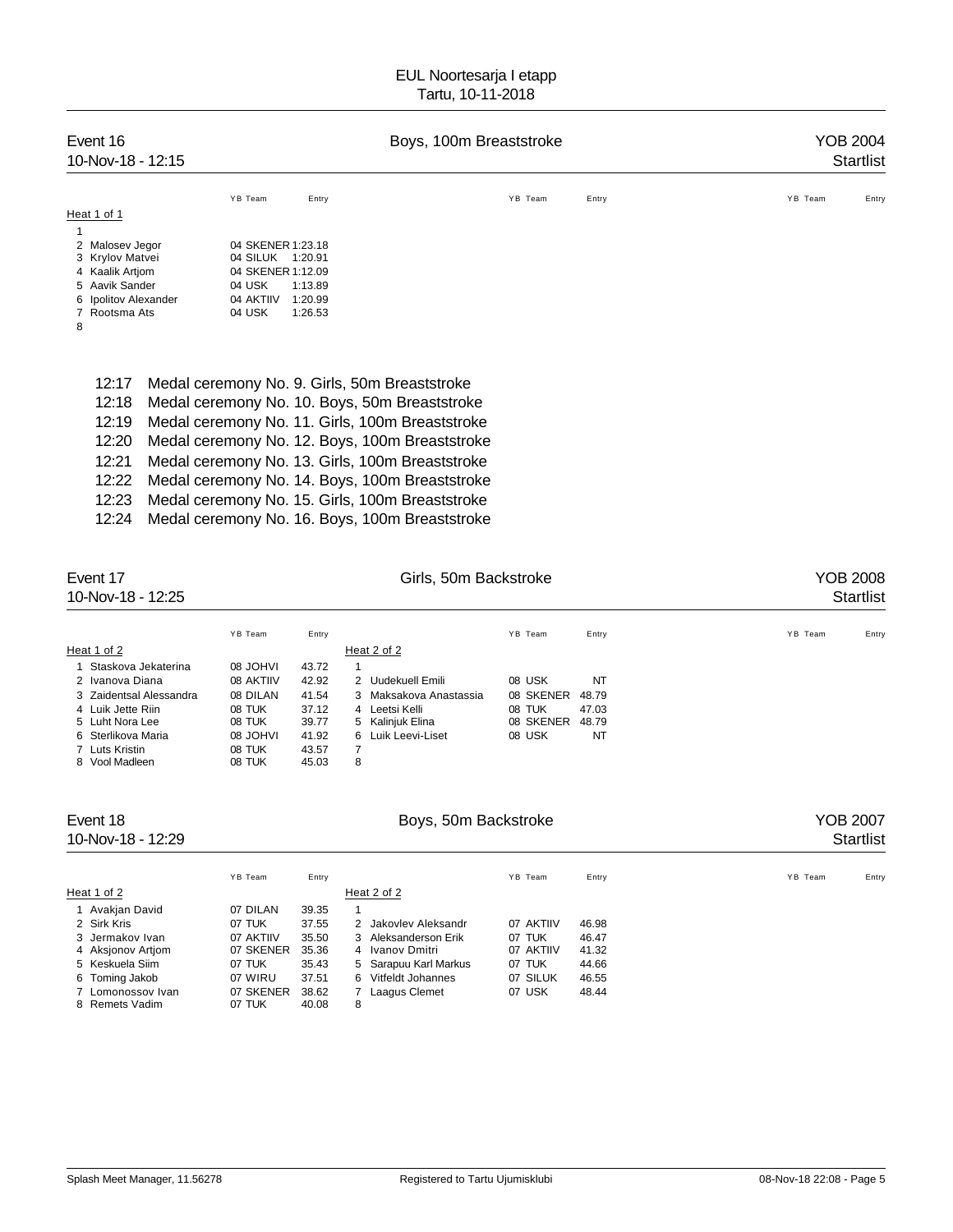| Event 19<br>10-Nov-18 - 12:32 |           |         | YOB 2007<br><b>Startlist</b> |                 |         |           |                  |
|-------------------------------|-----------|---------|------------------------------|-----------------|---------|-----------|------------------|
|                               | YB Team   | Entry   |                              |                 | YB Team | Entry     | YB Team<br>Entry |
| Heat 1 of 2                   |           |         |                              | Heat 2 of 2     |         |           |                  |
| 1 Zdanova Angelina            | 07 AKTIIV | 1:27.52 | 1                            |                 |         |           |                  |
| 2 Krivorukova Amalia          | 07 AKTIIV | 1:24.09 | 2                            |                 |         |           |                  |
| 3 Kaevats Teele               | 07 TUK    | 1:22.21 |                              | 3 Sueda Johanna | 07 WIRU | <b>NT</b> |                  |
| 4 Mikker Juuli-Marie          | 07 TUK    | 1:18.97 |                              | 4 Saa Andra     | 07 UKKS | <b>NT</b> |                  |
| 5 Pall Triinu                 | 07 TUK    | 1:19.93 |                              | 5 Moroz Anna    | 07 VSK  | <b>NT</b> |                  |
| 6 Israel Romi                 | 07 UKKS   | 1:22.59 |                              | 6 Salu Egle     | 07 WIRU | <b>NT</b> |                  |
| 7 Raidmaee Margaret           | 07 TUK    | 1:26.02 | 7                            |                 |         |           |                  |
| 8 Krylova Jana                | 07 SILUK  | 1:32.79 | 8                            |                 |         |           |                  |

| Event 20<br>10-Nov-18 - 12:37 | Boys, 100m Backstroke |         |                | YOB 2006<br><b>Startlist</b> |           |         |         |       |
|-------------------------------|-----------------------|---------|----------------|------------------------------|-----------|---------|---------|-------|
|                               | YB Team               | Entry   |                |                              | YB Team   | Entry   | YB Team | Entry |
| Heat 1 of 2                   |                       |         |                | Heat 2 of 2                  |           |         |         |       |
| 1 Ofitserov Nikolai           | 06 AKTIIV             | 1:28.11 |                |                              |           |         |         |       |
| 2 Kont Sander                 | 06 TUK                | 1:21.62 | 2              |                              |           |         |         |       |
| 3 Pashenkov Anton             | 06 TUK                | 1:16.84 |                | 3 Makarov Egor               | 06 SILUK  | NT      |         |       |
| 4 Alteberg Artiom             | 06 NRKKAL 1:11.78     |         |                | 4 Stanitski Nikita           | 06 TUK    | 1:30.75 |         |       |
| 5 Kokorin Andres              | 06 AKTIIV             | 1:16.75 |                | 5 Soosar Rainer              | 06 AKTIIV | 1:31.36 |         |       |
| 6 Loiko Lukas Baltazar        | 06 SKENER 1:20.84     |         | 6              |                              |           |         |         |       |
| 7 Soosaar Andreas             | 06 USK                | 1:23.00 | $\overline{7}$ |                              |           |         |         |       |
| 8                             |                       |         | 8              |                              |           |         |         |       |

#### Event 21 Cirls, 100m Backstroke Communications of the YOB 2006

## 10-Nov-18 - 12:41 Startlist

YB Team Entry Entry Entry The YB Team Entry State of the State of the State of the State of the State of the S Heat 1 of 2 Heat 2 of 2 1 Haljasorg Reesi-Mari 06 TUK 1:21.36 1<br>2 Teder Anette 106 TUK 1:17.65 2 Bezko Liina 2 Teder Anette 1:17.65 2 Bezko Liina 106 KJSSK 1:46.82<br>2 Teder Anette 1:14.66 3 Haaviste Maribel 106 TUK 1:34.49 3 Randmaa Marleene 06 PAIDE 1:14.66 3 Haaviste Maribel 06 TUK 1:34.49 4 Kuebar Johanna 06 TUK 1:12.47 4 Olesk Kaisa 06 TUK 1:30.29 5 Gurjanova Violanta 06 DILAN 1:12.68 5 Joemets Helena 06 WIRU 1:31.45 6 Larikova Katalina 06 SILUK 1:15.91 6 Maennik Melany 06 WIRU 1:34.78 Veider Karolin 8 Gruzdeva Jekaterina 06 SILUK 1:27.78 8

Event 22 **Boys, 100m Backstroke Boys**, 100m Backstroke **YOB** 2005 10-Nov-18 - 12:46 Startlist YB Team Entry Entry Entry The YB Team Entry States of the States of the States of the States of the YB Team Entry Heat 1 of 2 Heat 2 of 2 1 Vool Mattias 05 TUK 1:21.68 1 2 Sergejev Arseni 05 SKENER 1:16.00 2

| Z Seigelev Arseni       | UD ONEINER 1.10.00 |         |   |                      |           |         |
|-------------------------|--------------------|---------|---|----------------------|-----------|---------|
| 3 Arold Kaspar          | 05 USK             | 1:14.34 |   | 3 Kuznetsov Maksim   | 05 AKTIIV | 1:26.71 |
| 4 Borissov Pavel        | 05 DILAN           | 1:06.71 |   | 4 Suvalov Semjon     | 05 SILUK  | 1:23.40 |
| 5 Vassiljev Jegor       | 05 SKENER 1:11.53  |         |   | 5 Kiho Gerd Jesper   | 05 TUK    | 1:24.89 |
| 6 Prans Sten-Artti      | 05 TUK             | 1:15.64 |   | 6 Savitski Aleksandr | 05 JOHVI  | NT      |
| 7 Juergenson Andreas    | 05 TUK             | 1:20.37 |   |                      |           |         |
| 8 Reimand Hannes Villem | 05 USK             | 1:21.75 | 8 |                      |           |         |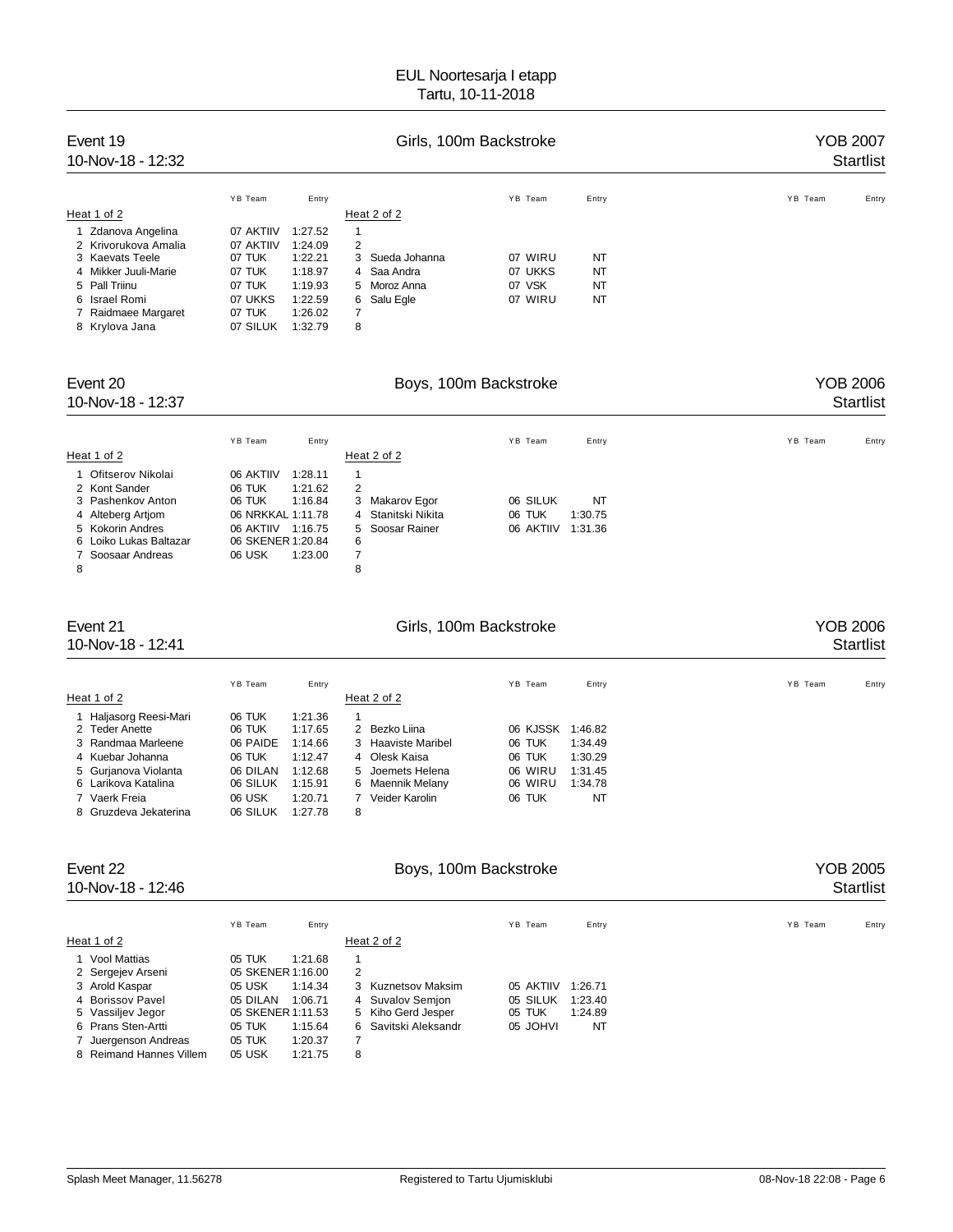| Event 23<br>10-Nov-18 - 12:51 | Girls, 100m Backstroke |                    |                       | YOB 2005<br><b>Startlist</b> |                  |
|-------------------------------|------------------------|--------------------|-----------------------|------------------------------|------------------|
|                               | YB Team                | Entry              |                       | YB Team<br>Entry             | YB Team<br>Entry |
| Heat 1 of 2                   |                        |                    | Heat 2 of 2           |                              |                  |
| 1                             |                        |                    |                       |                              |                  |
| 2 Maling Helena               | 05 UKKS                | 1:19.96            | 2                     |                              |                  |
| Terehov Henna<br>3            | 05 USK                 | 1:16.26            | Klopp Rosabel<br>3    | 05 WIRU<br>1:36.12           |                  |
| 4 Kuebar Kirke                | 05 TUK                 | 1:13.72            | Davodova Nadezda<br>4 | 05 SKENER1:22.00             |                  |
| 5 Kadak Karoliina             | 05 TUK<br>05 TUK       | 1:14.72<br>1:17.46 | Mogilainen Maria<br>5 | 05 AKTIIV 1:27.51            |                  |
| 6 Luts Sigrid<br>Sokk Laura   | 05 TUK                 | 1:20.48            | 6<br>$\overline{7}$   |                              |                  |
| 8                             |                        |                    | 8                     |                              |                  |
| Event 24                      |                        |                    | Boys, 100m Backstroke |                              | <b>YOB 2004</b>  |
| 10-Nov-18 - 12:55             |                        |                    |                       |                              | <b>Startlist</b> |
|                               | YB Team                | Entry              |                       | YB Team<br>Entry             | YB Team<br>Entry |
| Heat 1 of 2                   |                        |                    | Heat 2 of 2           |                              |                  |
|                               |                        |                    |                       |                              |                  |
| <b>Velmar Denis</b><br>2      | 04 AKTIIV              | 1:11.69            | $\overline{2}$        |                              |                  |

| 13:00 | Medal ceremony No. 17. Girls, 50m Backstroke  |
|-------|-----------------------------------------------|
| 13:01 | Medal ceremony No. 18. Boys, 50m Backstroke   |
| 13:02 | Medal ceremony No. 19. Girls, 100m Backstroke |
| 13:03 | Medal ceremony No. 20. Boys, 100m Backstroke  |
| 13:04 | Medal ceremony No. 21. Girls, 100m Backstroke |
| 13:05 | Medal ceremony No. 22. Boys, 100m Backstroke  |
| 13:06 | Medal ceremony No. 23. Girls, 100m Backstroke |
| 13:07 | Medal ceremony No. 24. Boys, 100m Backstroke  |

| Event 25<br>10-Nov-18 - 13:08 |                 |         | <b>YOB 2008</b><br>Startlist |       |                  |
|-------------------------------|-----------------|---------|------------------------------|-------|------------------|
|                               | YB Team         | Entry   | YB Team                      | Entry | YB Team<br>Entry |
| Heat 1 of 1                   |                 |         |                              |       |                  |
|                               |                 |         |                              |       |                  |
| 2 Latysheva Alesya            | 08 KJSSK        | 4:05.19 |                              |       |                  |
| 3 Annus Isabel                | 08 USK          | 3:40.65 |                              |       |                  |
| 4 Tsistjakova Veronika        | 08 AKTIIV       | 2:53.75 |                              |       |                  |
| 5 Sterlikova Maria            | <b>IVHOL 80</b> | 3:09.43 |                              |       |                  |
| 6 Byrkland Laura              | 08 KJSSK        | 3:58.57 |                              |       |                  |
|                               |                 |         |                              |       |                  |
| 8                             |                 |         |                              |       |                  |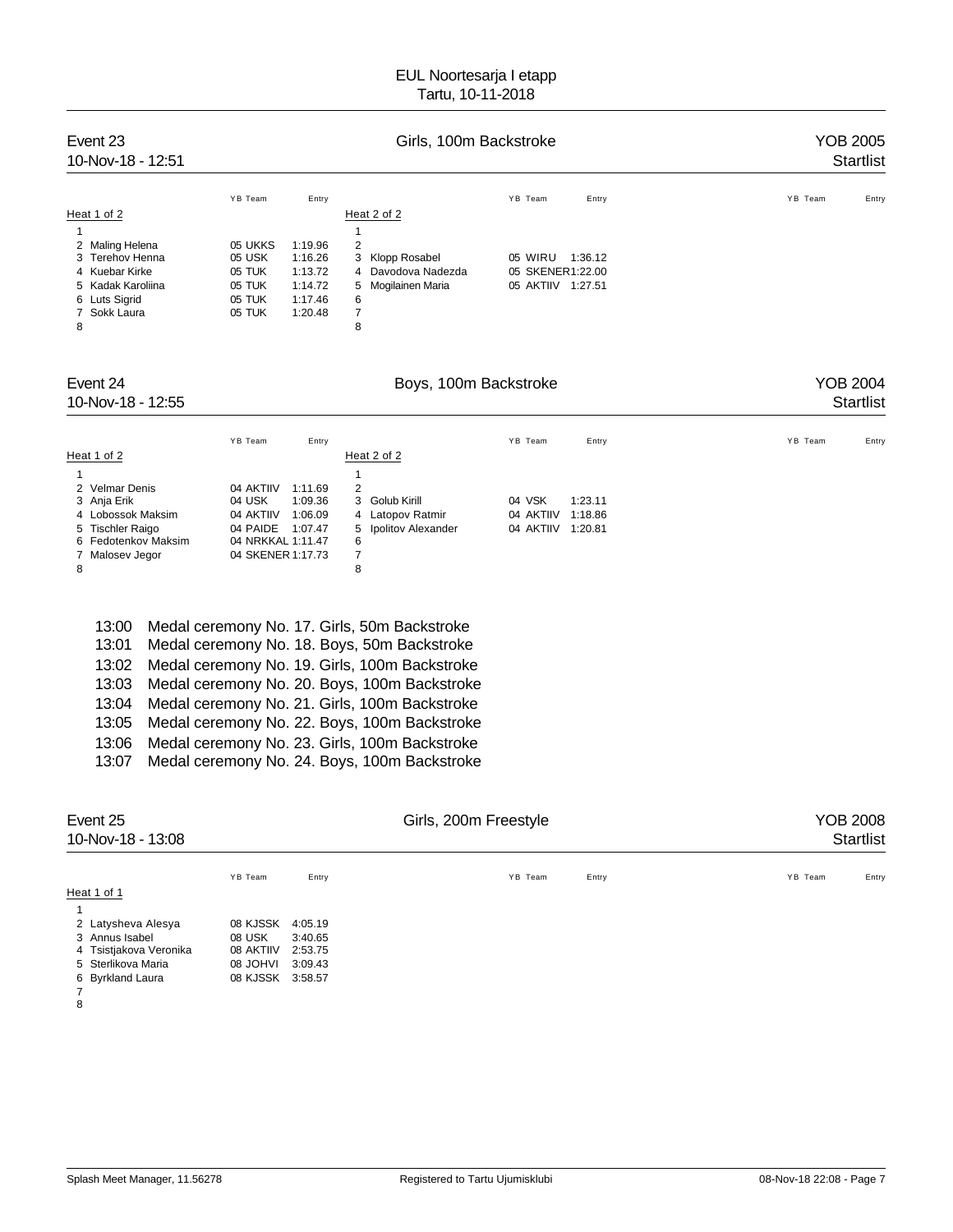| Event 26<br>$10 - Nov - 18 - 13:13$ |                      | YOB 2007<br><b>Startlist</b> |                      |                  |
|-------------------------------------|----------------------|------------------------------|----------------------|------------------|
|                                     | YB Team<br>Entry     |                              | YB Team<br>Entry     | YB Team<br>Entry |
| Heat 1 of 2                         |                      | Heat 2 of 2                  |                      |                  |
| Ivanov Dmitri                       | 07 AKTIIV<br>2:59.57 |                              |                      |                  |
| 2 Aseev Ustin                       | 07 SKENER 2:50.78    | 2 Kokkel Jegor               | 07 JOHVI<br>NT       |                  |
| 3 Maenna Oskar                      | 07 TYRI<br>2:49.00   | 3 Ummik Tauri                | 07 TUK<br>3:19.49    |                  |
| 4 Kanevski Dmitri                   | 07 SKENER 2:34.76    | 4 Zabalkanski Mihhail        | 07 AKTIIV<br>3:14.90 |                  |
| 5 Loginov Arseni                    | 07 TUK<br>2:38.43    | 5 Aavik Konrad               | 07 TUK<br>3:17.39    |                  |
| 6 Mistsenko Kirill                  | 07 SKENER 2:49.11    | 6 Laagus Clemet              | 07 USK<br>3:25.60    |                  |
| 7 Lauri Silver                      | 07 TUK<br>2:52.65    | Ljutinski Edvin              | 07 JOHVI<br>NT       |                  |
| 8 Roots Robin                       | 07 TUK<br>3:02.70    | 8                            |                      |                  |

| Event 27<br>10-Nov-18 - 13:21 |          |         | Girls, 200m Freestyle |       | <b>YOB 2007</b><br>Startlist |
|-------------------------------|----------|---------|-----------------------|-------|------------------------------|
|                               | YB Team  | Entry   | YB Team               | Entry | YB Team<br>Entry             |
| Heat 1 of 1                   |          |         |                       |       |                              |
|                               |          |         |                       |       |                              |
| 2 Kikas Luisa Miia            | 07 TUK   | NT      |                       |       |                              |
| 3 Haljaste Heleriin           | 07 USK   | 3:17.14 |                       |       |                              |
| 4 Liu Yeung Ute Viktoria      | 07 JOHVI | 2:29.27 |                       |       |                              |
| 5 Etverk Etriin               | 07 WIRU  | 2:46.78 |                       |       |                              |
| 6 Veede Helen                 | 07 USK   | 4:00.74 |                       |       |                              |
|                               |          |         |                       |       |                              |

10-Nov-18 - 13:26

# Event 28 **Boys, 200m Freestyle** Boys, 200m Freestyle **Reserve COB 2006** Startlist<br>T0-Nov-18 - 13:26 Startlist

|                      | YB Team<br>Entry     |                         | YB Team<br>Entry     | YB Team<br>Entry |
|----------------------|----------------------|-------------------------|----------------------|------------------|
| Heat 1 of 2          |                      | Heat 2 of 2             |                      |                  |
| 1 Varankin Dmitri    | 06 SILUK<br>2:41.06  |                         |                      |                  |
| 2 Turilov Mark       | 2:38.89<br>06 AKTIIV | 2 Tayberidze Mark Georg | 06 NRKKAL 3:17.98    |                  |
| 3 Milk Martti        | 06 USK<br>2:30.12    | 3 Loiko Lukas Baltazar  | 06 SKENER2:43.65     |                  |
| 4 Nagovitsin Martin  | 2:29.12<br>06 SILUK  | 4 Rannik Kristo         | 06 USK<br>2:42.57    |                  |
| 5 Mihnukevics Daniel | 06 SKENER 2:29.59    | 5 Romanov Artiom        | 06 NRKKAL 2:43.37    |                  |
| 6 Neier Gregor       | 2:35.72<br>06 USK    | 6 Ofitserov Nikolai     | 06 AKTIIV<br>2:58.96 |                  |
| 7 Petrikov Andrei    | 06 SKENER 2:40.31    |                         |                      |                  |
| 8 Iliasov Nikita     | 06 SKENER 2:41.35    | 8                       |                      |                  |

| Event 29<br>10-Nov-18 - 13:34 |                  |         | YOB 2006<br>Startlist |       |                  |
|-------------------------------|------------------|---------|-----------------------|-------|------------------|
|                               | YB Team          | Entry   | YB Team               | Entry | YB Team<br>Entry |
| Heat 1 of 1                   |                  |         |                       |       |                  |
| 1 Jefimova Eneli              | 06 SILUK         | NT      |                       |       |                  |
| 2 Larikova Katalina           | 06 SILUK 6:12.34 |         |                       |       |                  |
| 3 Gurjanova Violanta          | 06 DILAN         | 5:24.73 |                       |       |                  |

|    | 4 Tihhonova Nikol | 06 SILUK | 4:59.99 |
|----|-------------------|----------|---------|
|    | 5 Tsaero Grete    | 06 USK   | 5:09.68 |
|    | 6 Tammiste Greete | 06 TUK   | 5:47.10 |
|    | 7 Kuzmina Uljana  | 06 DILAN | NT      |
| -8 |                   |          |         |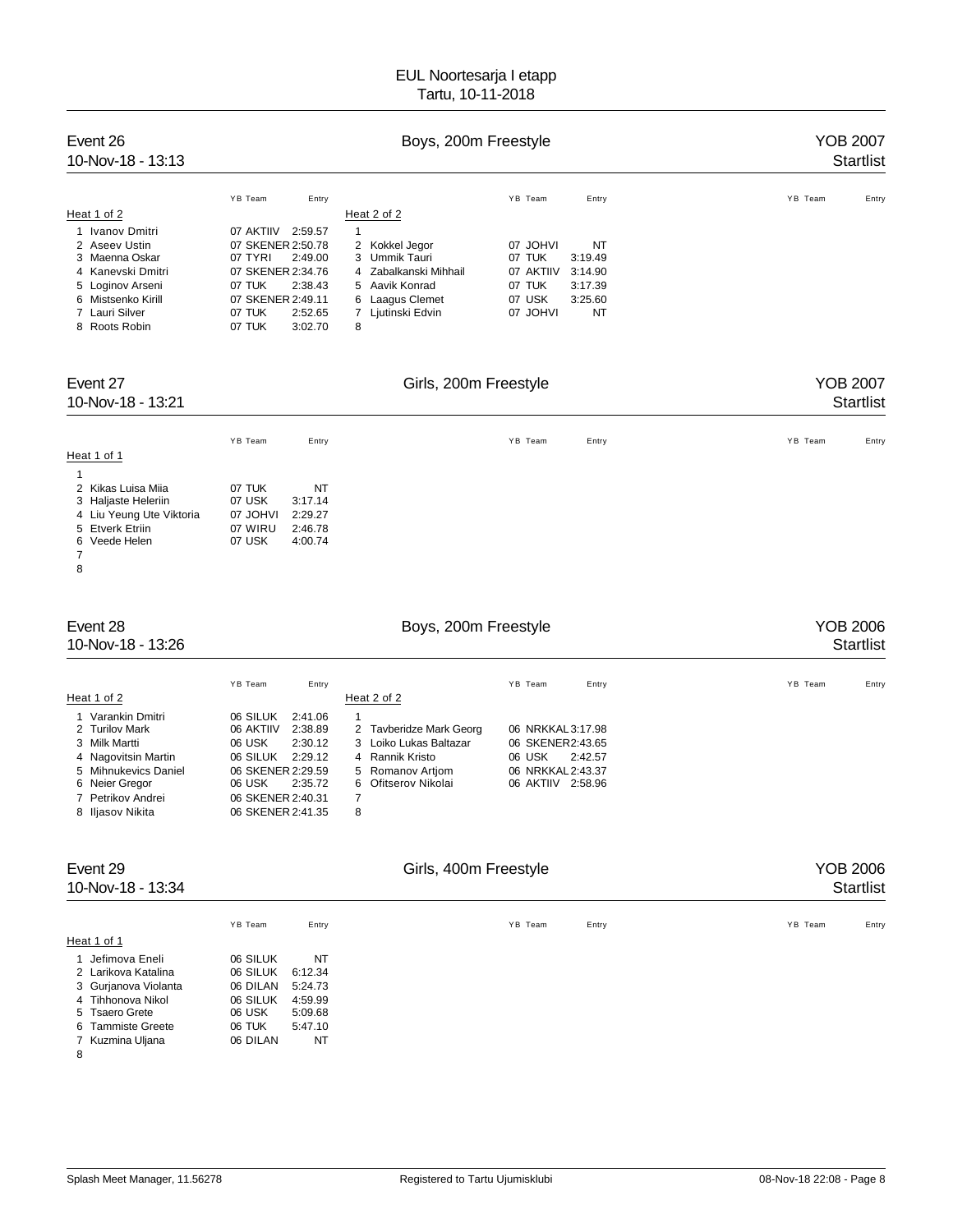| Event 30<br>10-Nov-18 - 13:41                                                                                                                                                                                  |                                                                                                                                                                                                                                                                                                                                                                                          | Boys, 400m Freestyle  |       | <b>YOB 2005</b><br><b>Startlist</b> |
|----------------------------------------------------------------------------------------------------------------------------------------------------------------------------------------------------------------|------------------------------------------------------------------------------------------------------------------------------------------------------------------------------------------------------------------------------------------------------------------------------------------------------------------------------------------------------------------------------------------|-----------------------|-------|-------------------------------------|
| Heat 1 of 1<br>Roots Oskar<br>$\mathbf{1}$<br><b>Boisen Rasmus</b><br>2<br>Sergejev Nikita<br>3<br>Vassiljev Jegor<br>4<br>5 Borissov Pavel<br>Pent Mihkel<br>6<br>7<br>Rohtla Hendrik<br>Soorm Aleksandr<br>8 | YB Team<br>Entry<br>05 TUK<br>6:07.88<br>05 USK<br>5:27.51<br>05 SKENER 4:54.56<br>05 SKENER 4:46.12<br>05 DILAN<br>4:48.29<br>05 USK<br>5:09.84<br>05 PAIDE<br>5:51.58<br>05 TUK<br>NT                                                                                                                                                                                                  | YB Team               | Entry | YB Team<br>Entry                    |
| Event 31<br>10-Nov-18 - 13:48                                                                                                                                                                                  |                                                                                                                                                                                                                                                                                                                                                                                          | Girls, 400m Freestyle |       | <b>YOB 2005</b><br><b>Startlist</b> |
| Heat 1 of 1<br>$\mathbf{1}$<br>$\overline{2}$<br>Luts Sigrid<br>3<br>Taenna Sandra<br>4<br>5<br>Davodova Nadezda<br>6<br>7<br>8                                                                                | YB Team<br>Entry<br>05 TUK<br>5:31.70<br>05 USK<br>5:20.00<br>05 SKENER 5:31.01                                                                                                                                                                                                                                                                                                          | YB Team               | Entry | YB Team<br>Entry                    |
| Event 32<br>10-Nov-18 - 13:54                                                                                                                                                                                  |                                                                                                                                                                                                                                                                                                                                                                                          | Boys, 400m Freestyle  |       | <b>YOB 2004</b><br><b>Startlist</b> |
| Heat 1 of 1<br>$\mathbf{1}$<br>$\overline{c}$<br>3<br>Anja Erik<br><b>Milk Karl Mattias</b><br>4<br>Lasimer Artur<br>5<br>Kaalik Artjom<br>6<br>$\overline{7}$<br>8                                            | YB Team<br>Entry<br>04 USK<br>4:41.91<br>04 USK<br>4:31.39<br>04 SKENER 4:36.79<br>04 SKENER 5:00.84                                                                                                                                                                                                                                                                                     | YB Team               | Entry | YB Team<br>Entry                    |
| 14:00<br>14:01<br>14:02<br>14:03<br>14:04<br>14:05<br>14:06<br>14:07                                                                                                                                           | Medal ceremony No. 25. Girls, 200m Freestyle<br>Medal ceremony No. 26. Boys, 200m Freestyle<br>Medal ceremony No. 27. Girls, 200m Freestyle<br>Medal ceremony No. 28. Boys, 200m Freestyle<br>Medal ceremony No. 29. Girls, 400m Freestyle<br>Medal ceremony No. 30. Boys, 400m Freestyle<br>Medal ceremony No. 31. Girls, 400m Freestyle<br>Medal ceremony No. 32. Boys, 400m Freestyle |                       |       |                                     |